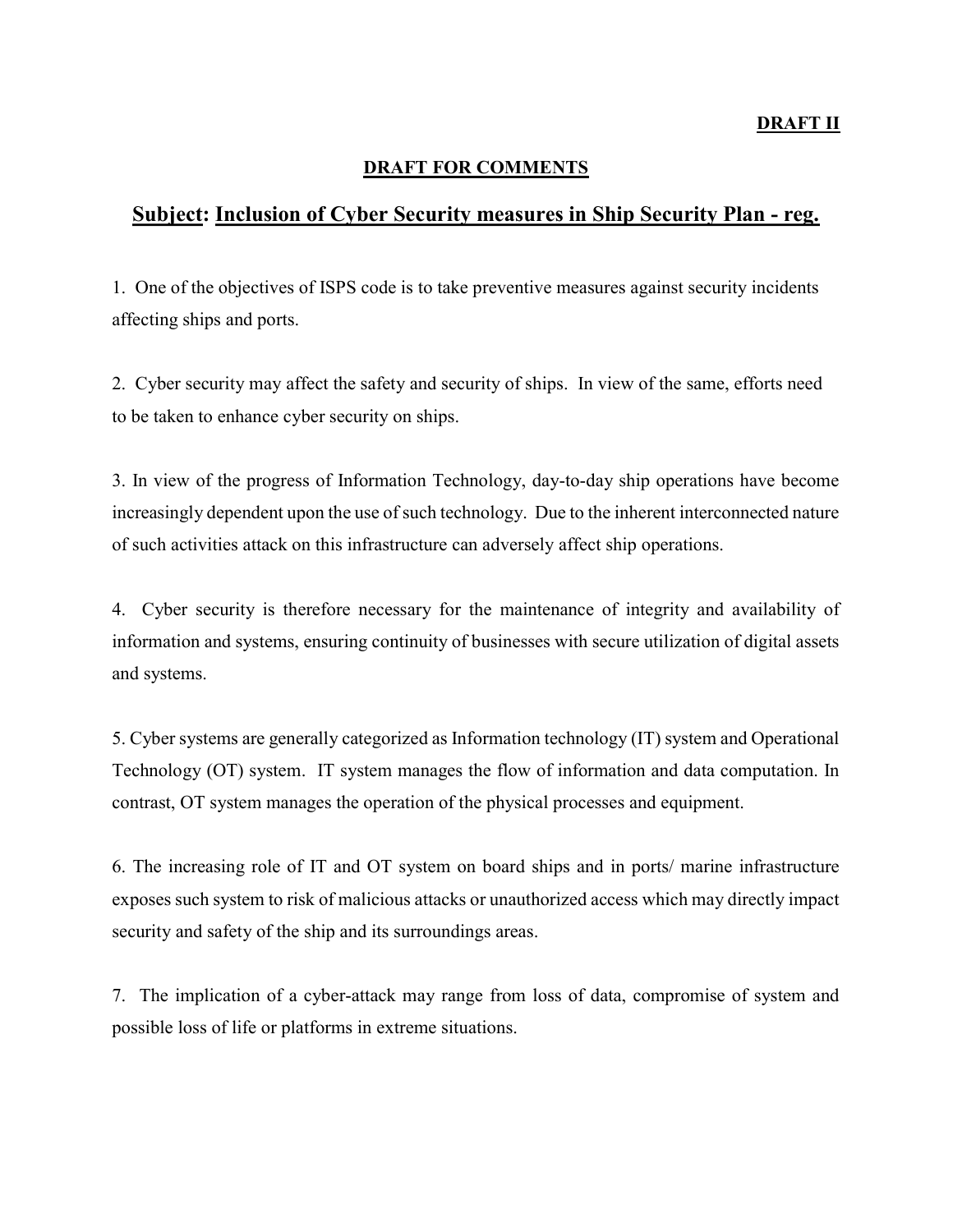- 8. Several aspects can affect cyber security on ships. Some of them are:
	- $\triangleright$  Confidentiality : The ship system and associated processes should be designed, implemented, operated and maintained so as to prevent unauthorized access to for example, sensitive, financial, security, commercial or personal data.
	- $\triangleright$  Possession and/or control: The ship systems and associated processes should be designed, implemented, operated and maintained so as to prevent unauthorized control, manipulation or interference.
	- $\triangleright$  Integrity: The ship systems and associated processes should be designed, implemented, operated and maintained so as to prevent unauthorized changes being made to assets processes, system state or the configuration of the system itself.
	- $\triangleright$  Authenticity: Ensuring that inputs to and outputs from, ship systems, the state of the systems and any associated processes and ship data are genuine and have not been tempered with or modified.
	- $\triangleright$  Availability: Ensuring that the asset information, systems and associated processes are consistently accessible and usable in an appropriate and timely fashion.
	- Utility: The ship systems and associated processes should be designed, implemented, operated and maintained so that the use of ship assets is maintained throughout their lifecycle.
	- $\triangleright$  Safety: The design, implementation, operation and maintenance of ship system and related processes so as to prevent the creation of harmful states which may lead to injury or loss of life, or unintentional physical or environmental damage.
	- $\triangleright$  Resilience: The design, implementation, operation and maintenance of ship systems and associated processes should be such that cascade failures are avoided.

9. To improve cyber security, it needs to be ensured that the shipboard design of the systems as well as shore based system design and their associated processes are resilient and that appropriate alternatives are available in case of compromise to the system. Personnel security aspects may also need to be factored.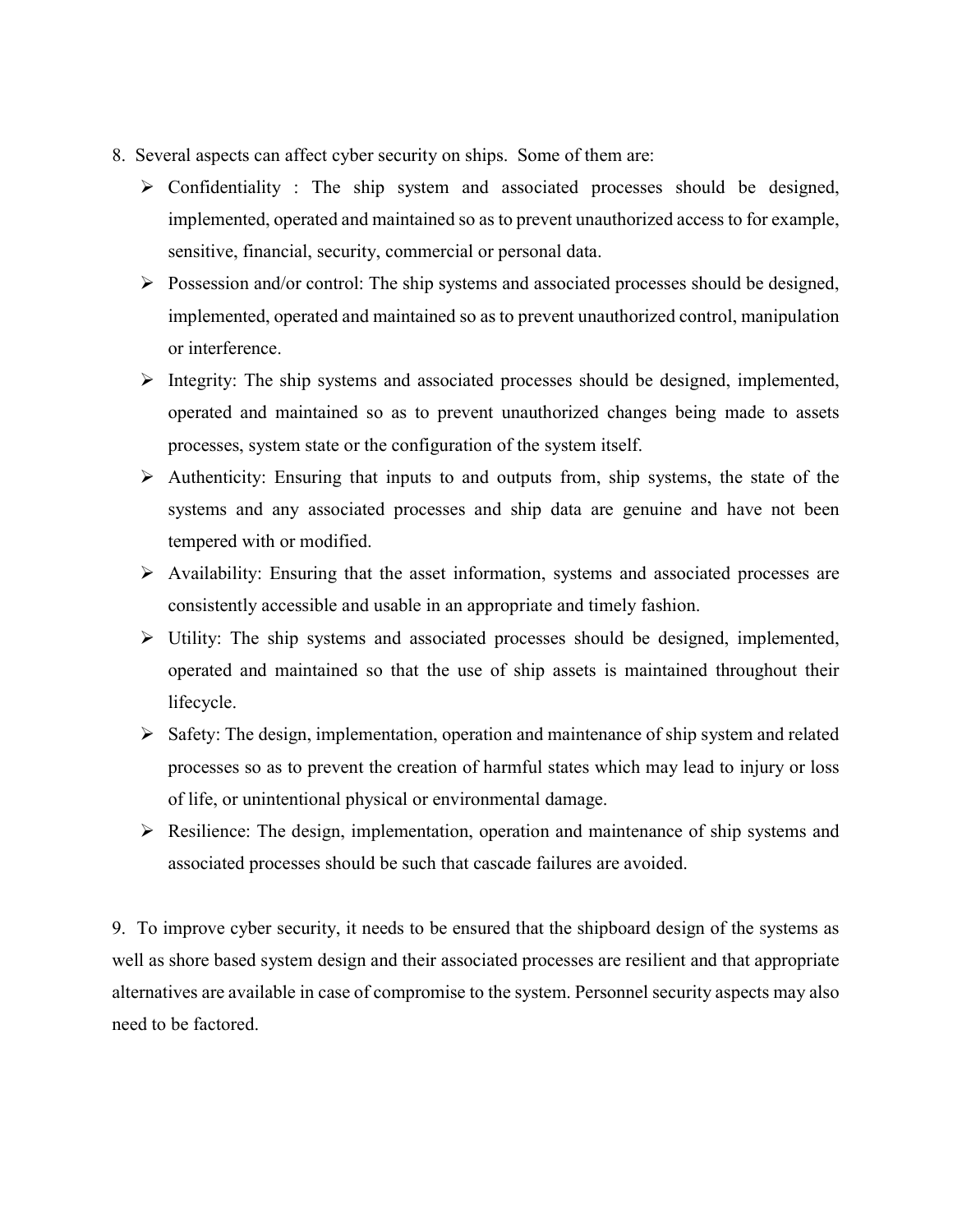10. In view of the foregoing and the importance of cyber security measures to ensure continued safety and securely on ships, the cyber security measures of ships are to be included in Ship Security Assessment (SSA) and thereafter in the Ship Security Plan (SSP) of every Indian Ship.

11. The Master and Ship Security Officer (SSO) should have reasonable knowledge of cyber security aspects and the company may consider such officers to undergo a suitable training on cyber security measures so as to be able to deal with cyber security threats.

12. While carrying out assessment of cyber security threat should identify and document the following needs to be carefully evaluated

a) Cyber Physical System (CPS)

- b) Sensitive Ship Systems (SSS)
- c) The Security Sensitive Information (SSI)

## Note:

a) Cyber Physical System (CPS) is a system designed as an entity or set of entities, with a specific purpose, or to meet a capability objective. A CPS should include a computational aspect (cyber) and a physical aspect working together to accomplish a task or function. (Example, the automated steering of a ship to maintain a planned course).

b) Sensitive Ship Systems (SSS) are assets, which as a whole, or in part may be of interest to anyone for hostile, malicious, fraudulent and/or criminal or activities.

Such systems will vary according to the type and function of a ship, but are likely to include:

- a. critical systems;
- b. systems required for the safety of life and safe operation of the vessel;
- c. systems holding personal information;
- d. VDR.

Access to such systems should only be allowed to relevant authorized personnel only.

c) Security Sensitive Information (SSI) is SSI is information the disclosure of which will compromise the security of the ship, including, but not limited to, ship operational data, or privileged or confidential information that would compromise any person, system or an organization.